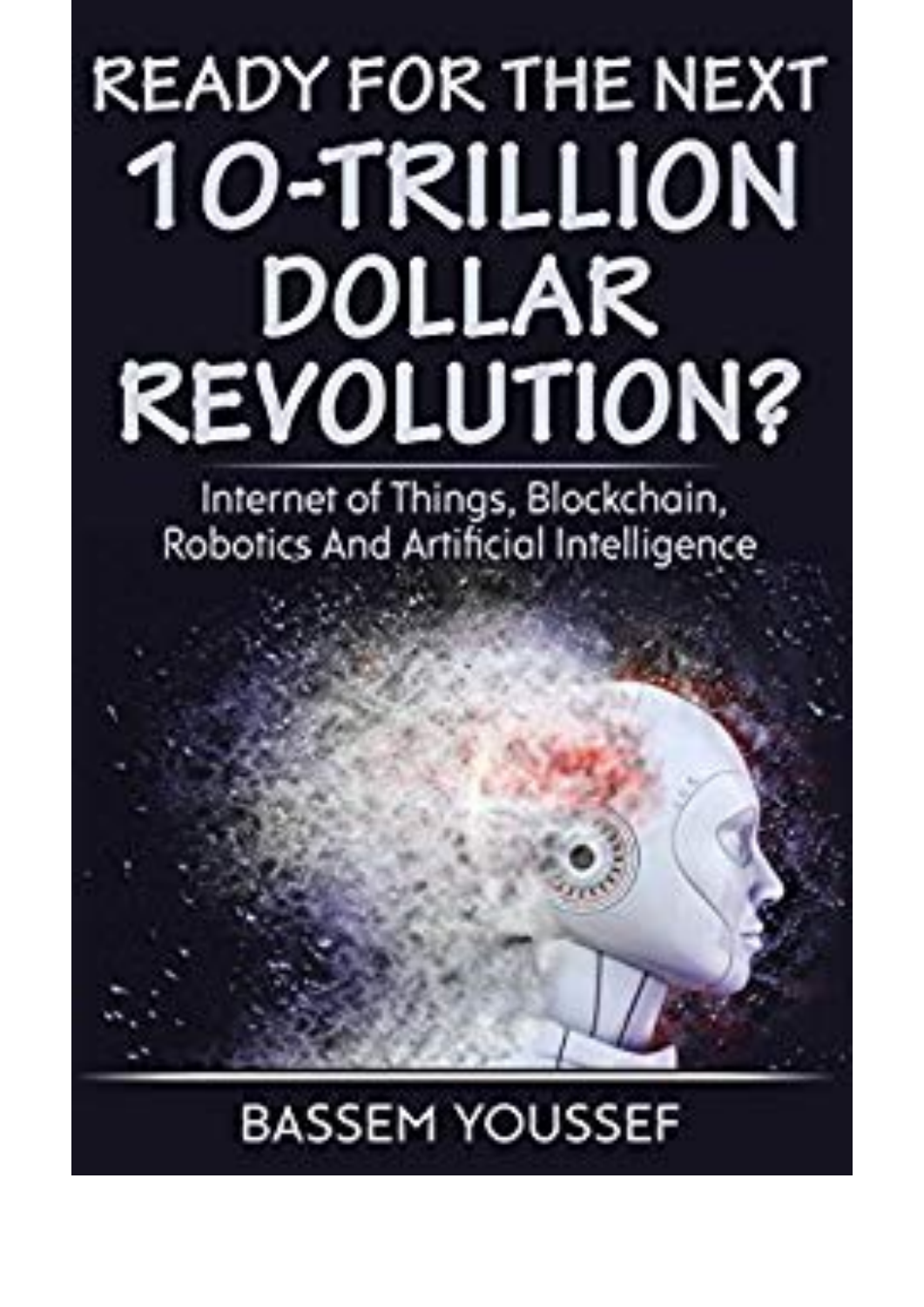**Bassem Youssef**

**Ready For The 10 Trillion Dollar Revolution?: Internet of Things, Blockchain, Robotics, Artificial Intelligence**

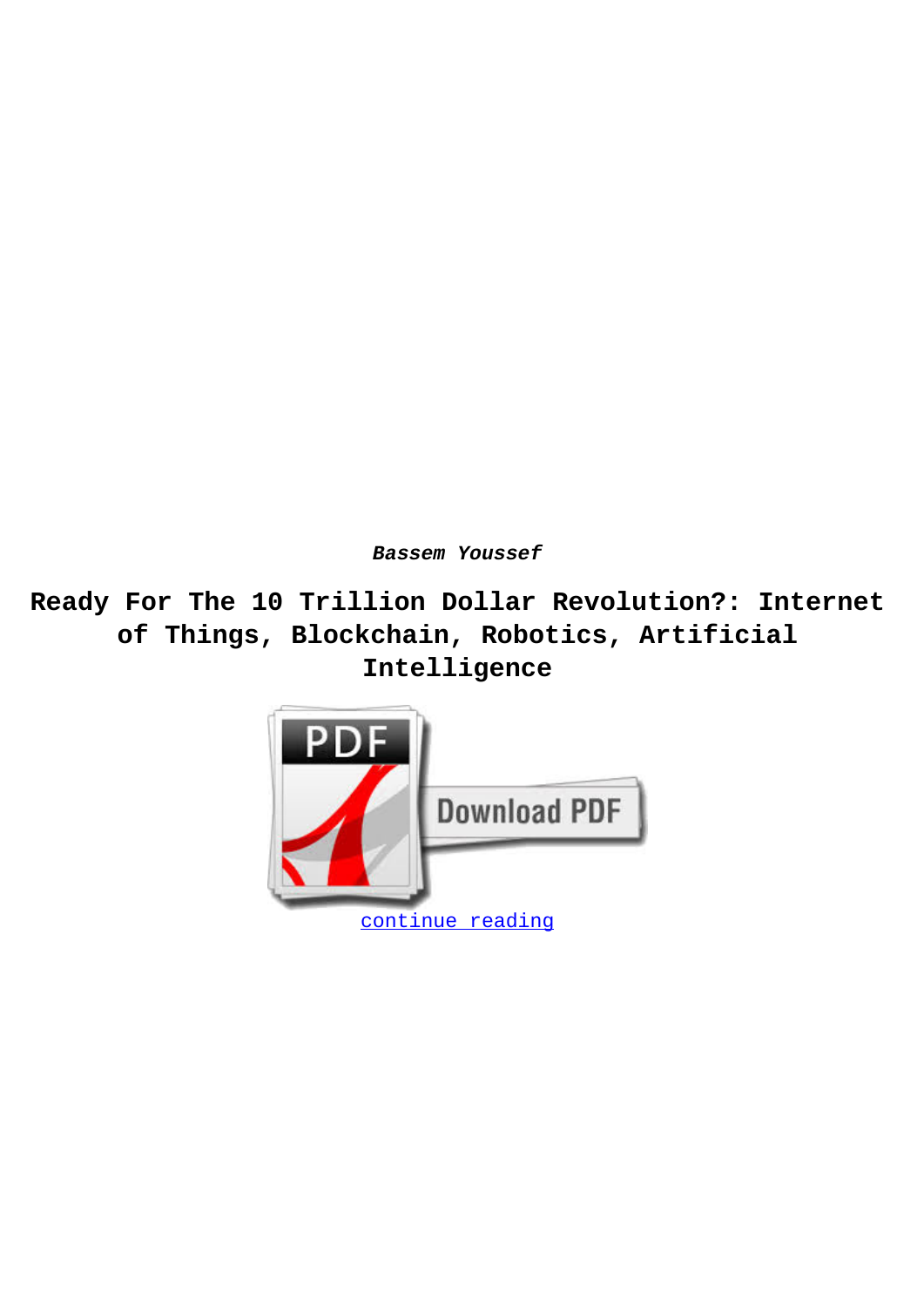The world, as we realize it, is changing. Despite its far-achieving potential, there remains a level of uncertainty around blockchain technology and the breadth of its application as an financial catalyst. Systems are evolving at the quickness of light. Industries have been disrupted and are getting remade before our eyes. Blockchain technology gets the potential to fundamentally transformation just how business is conducted, also to transform the foundations of our economic and social systems. Careers have disappeared. This publication looks toward the future of blockchain technology, discovering its longer-term implications for business and its own relationship with additional emerging technology, including AI ,Robotics and IoT.



[continue reading](http://bit.ly/2Tge8Fv)